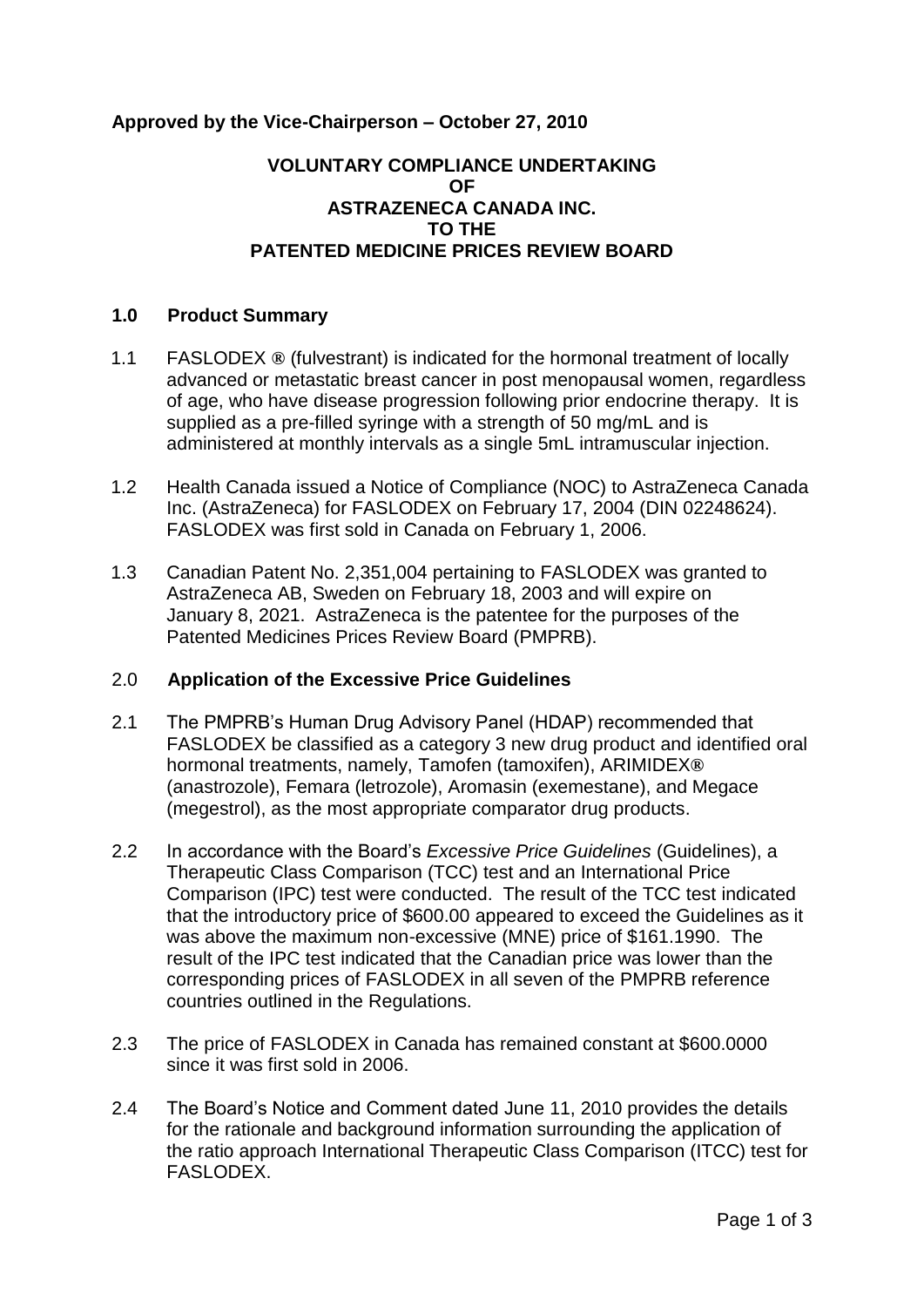2.5 ARIMIDEX**®** (anastrozole) has the largest share of market sales, is sold by AstraZeneca in Canada and is sold in all seven of the PMPRB reference countries. Applying the median international ratio of FASLODEX to ARIMIDEX**®** under the ITCC test to the price of ARIMIDEX**®** in Canada would yield an introductory MNE price of \$521.2350. Cumulative excess revenues calculated by Board Staff as having been received by AstraZeneca as a result of selling FASLODEX at a price above the MNE price were \$405,030.29 as of December 31, 2009.

# **3.0 Position of the Patentee**

- 3.1 This Voluntary Compliance Undertaking (VCU) constitutes no admission by AstraZeneca that the price in Canada of FASLODEX is now, or was at any time since the date of the first sale of the medicine, excessive for purposes of the Patent Act.
- 3.2 AstraZeneca will not be bound by the undertaking herein unless this VCU is accepted by the Board.

# **4.0 Terms of the Voluntary Compliance Undertaking**

- 4.1 In order to comply with the Guidelines, AstraZeneca agrees to undertake the following:
	- 4.1.1 To agree that the MNE prices of FASLODEX are as follows:

| 2006 | \$521.2350 |
|------|------------|
| 2007 | \$532.1809 |
| 2008 | \$544.6906 |
| 2009 | \$546.7755 |
| 2010 | \$558.7899 |

- 4.1.2 To reduce the price of FASLODEX within 30 days of the acceptance of this VCU so that it does not exceed the 2010 MNE price of \$558.7899;
- 4.1.3 To offset the cumulative excess revenues received from February 2006 to December 31, 2009 by making a payment to Her Majesty in right of Canada in the amount of \$405,030.29 within 30 days of the acceptance of the VCU;
- 4.1.4 To offset any excess revenues received during the period January 1, 2010 to the date of reduction of the price of FASLODEX as per 4.1.1 of this VCU by making a payment within 30 days of the filing of semi-annual price and sales data as required by the *Patented Medicines Regulations* in the amount of the excess revenues, as calculated by Board Staff, received as a result of selling FASLODEX at a price in excess of the 2010 MNE price set out in sub-paragraph 4.1.1 above;